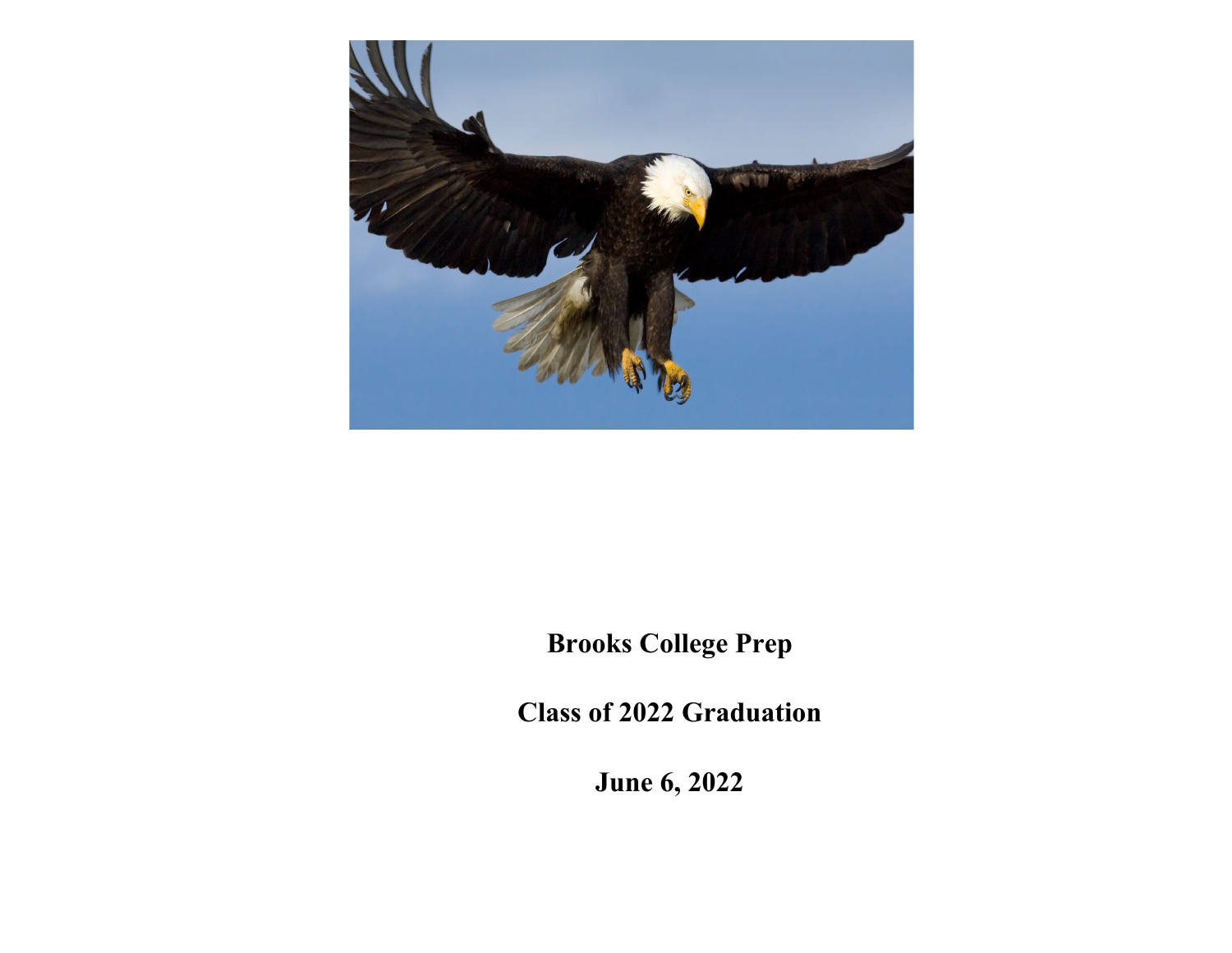# **Chicago Public Schools**

Administrative Officers

Chief Executive Officer Network Chief

Pedro Martinez **Ethan Netterstrom** 

Gwendolyn Brooks College Preparatory Academy

# Administrative Staff

Principal **Ms. Shannae Jackson** 

Assistant Principal Assistant Principal

**Ms. Kerry Dolan Mr. Rashad Talley** 

Counseling Department

**Ms. Tracey Boler Mrs. Aurora Diaz Mrs. Adriane Jackson Mrs. Jessica Mulder**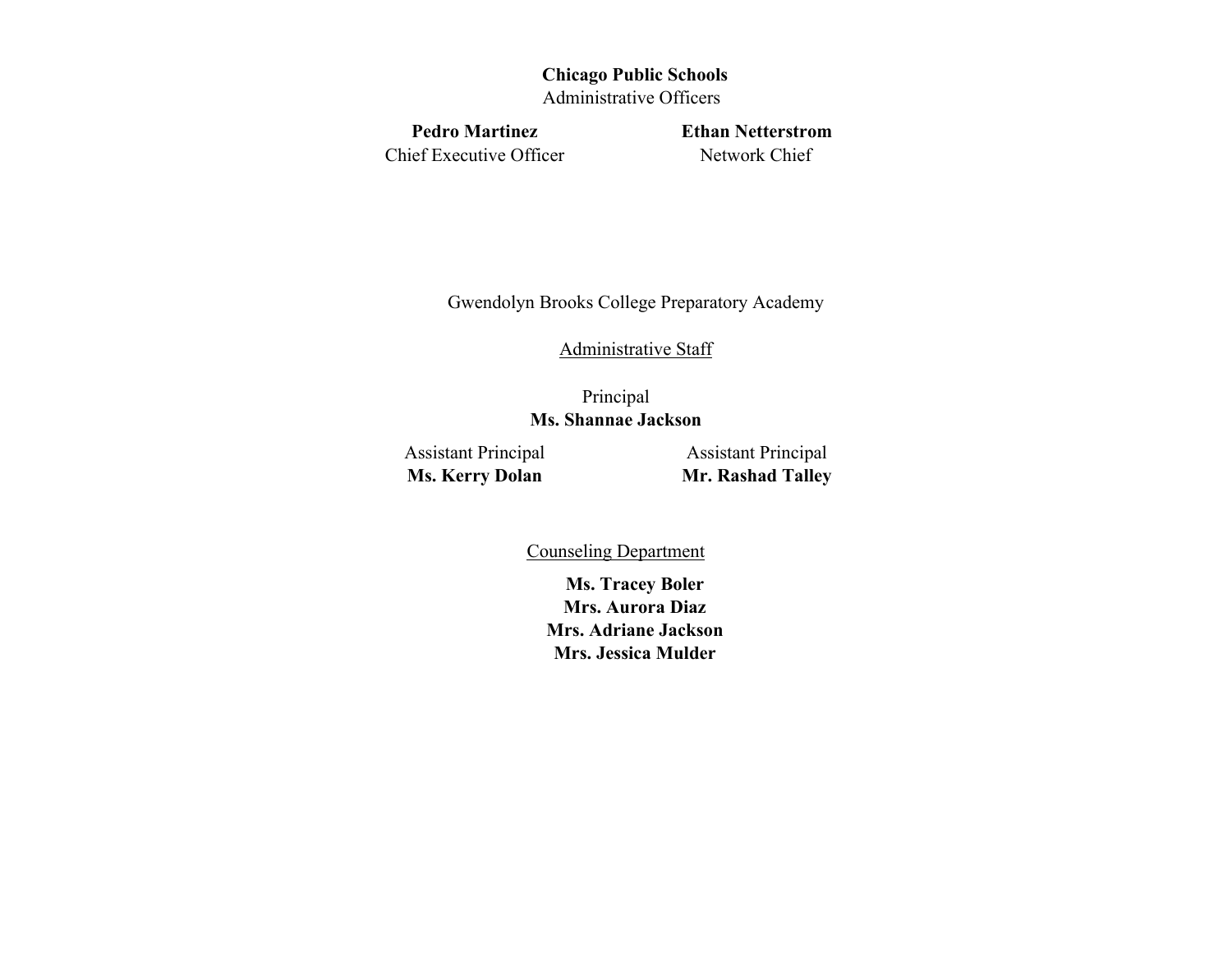# Senior Officers

**President** 

Zuriyah Smith

**Vice President** Ariana Hinton

**Secretary** 

Joi Belcher

**Treasurer**  Kamya Harper

**Social Manager**

Yariana Esparza

**Senior Class Sponsor**

Ms. Catherine Yackee

# **Senior Division Teachers**

| Mr. Addison Youngblood | Mr. Brandon Harding  |
|------------------------|----------------------|
| Ms. Kimberly Hickey    | Mr. Leroy Magallanes |
| Dr. Denise Long        | Dr. Marion Warren    |
| Ms. Chrishan David     | Ms. Ana Nunez        |

**Valedictorian Salutatorian** 

Aja Halbert Isatou Sey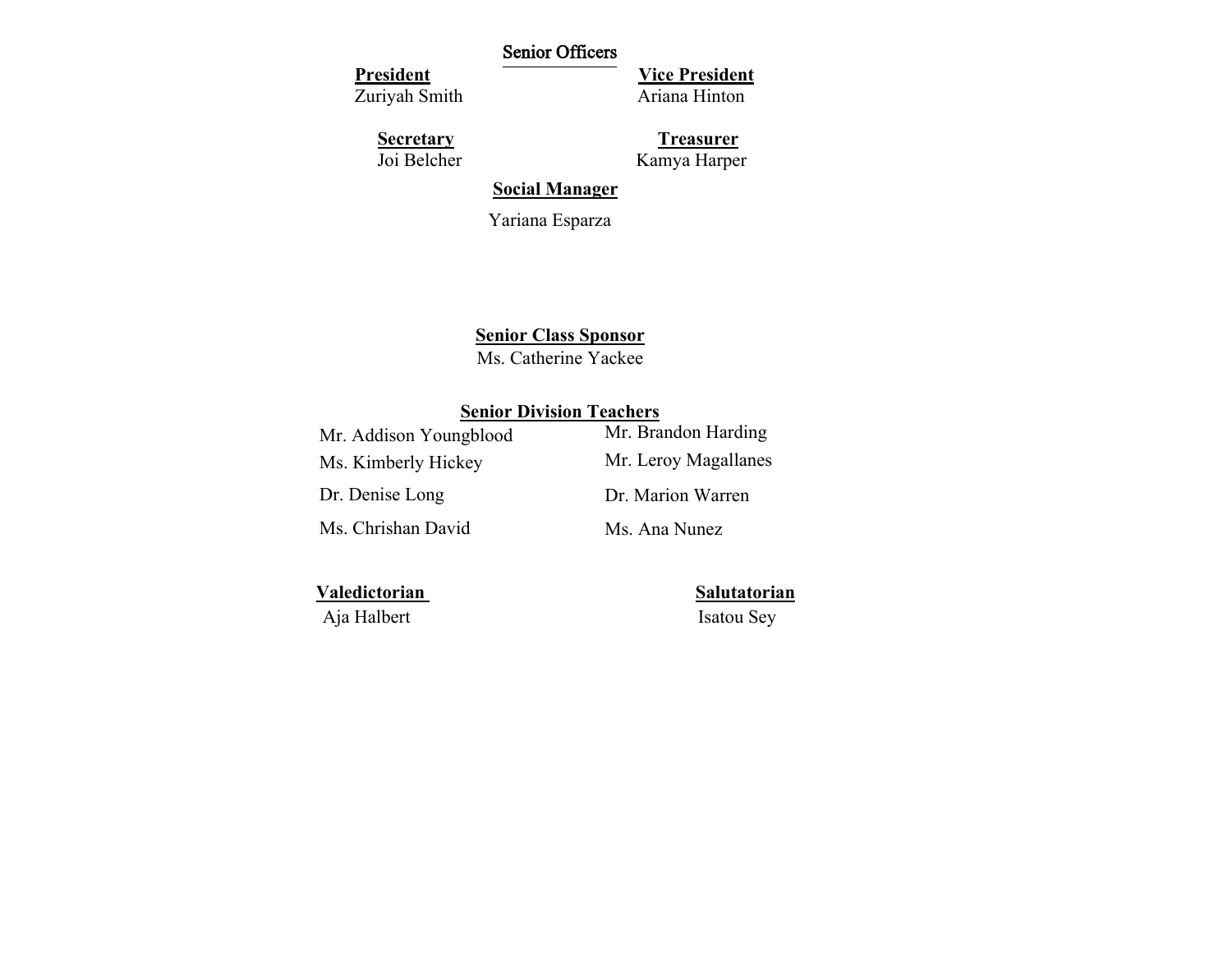# **Order of Commencement**

Processional……….Pomp and Circumstance…………….By Edgar Elgar

| Principal |
|-----------|

|--|--|

Presidential Address*…………………………………………….*Zuriyah Smith

Awarding of Diplomas……………………………..Ms. Shannae Jackson *Principal* 

Recessional………………………………………………….Class of 2022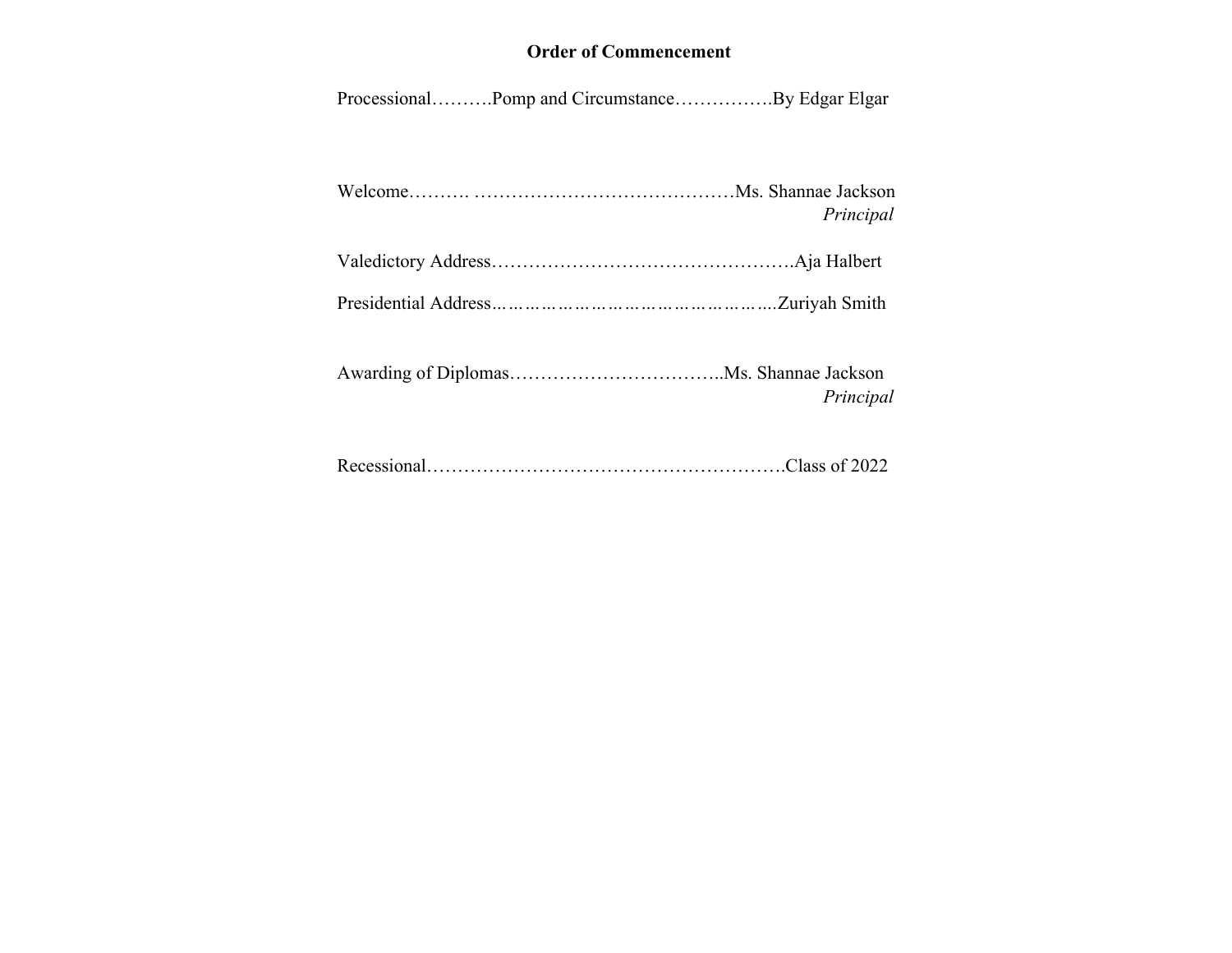Aiwuyo, Ivie Allen, Mariyah Allen, Maya Andrews, Kayla Arreguin, Natalia Ashley, Layla Barraza, Lidia Brown, Danielle Brownlow, Desiree Bustos, Sophia Cardenas, Ashley Coleman, Alyssa Coronel, Katalina Dawkins, Saniya Eweyeju, Innocentia Fuller, Kayla Godbold-Henderson, Kyndal Gomez, Nicolas Halbert, Aja Harper, Kamya Hutchinson, Ashton Infante Lara, Erik Ivy, Kaylin Jefferson, Londyn Johnson, Aaliyah Johnson, Nailah Jones, Anayah Jones, Danielle Lee, Kyla Lindsey, Madison Littleton, Sean Marentes Dominguez, Montserrat Neals, Kiley Pittman, Ariah Shorter, Ariel Simmons, Kara Simpkins, Tori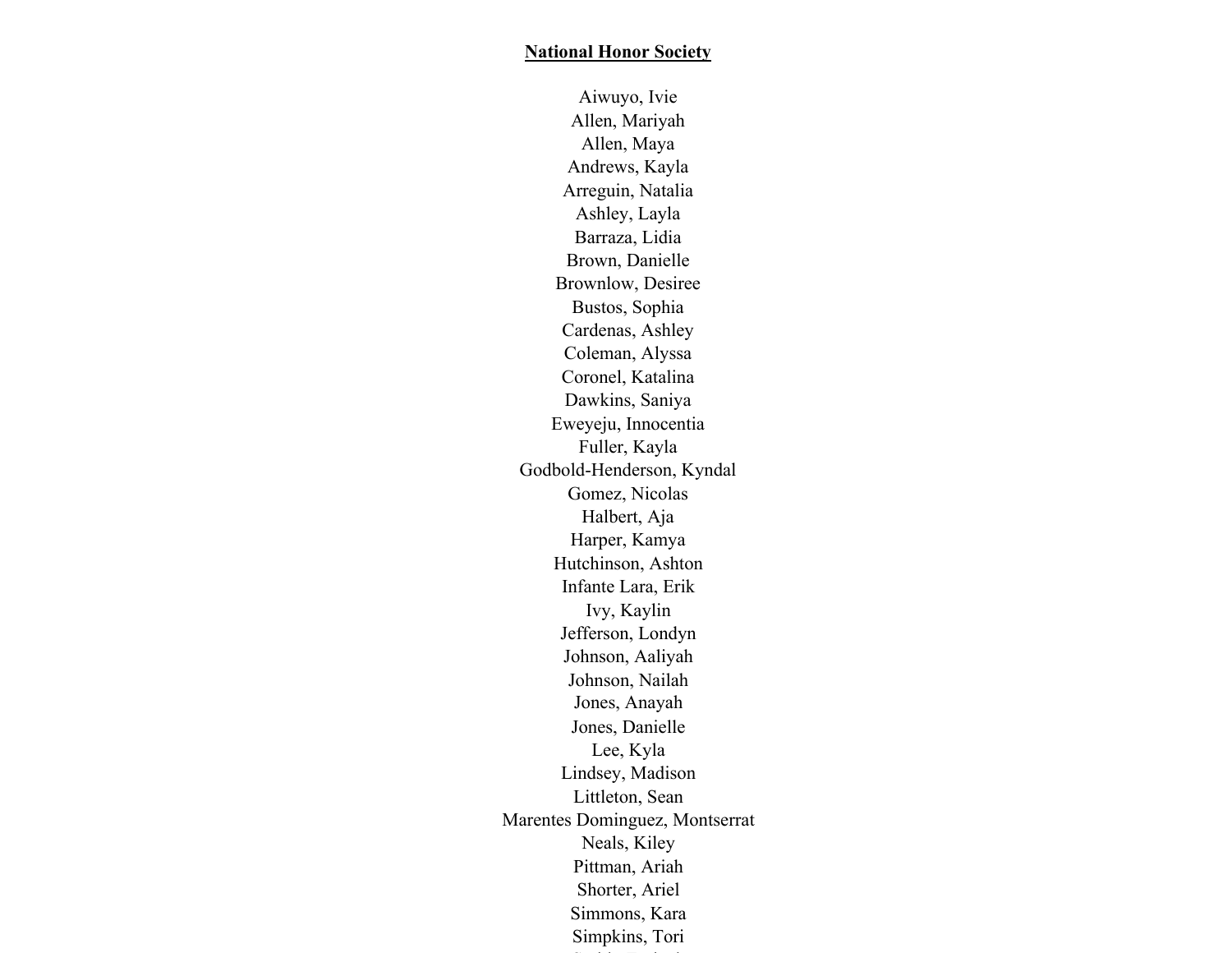Smith, Zuriyah Soumare, Bocar Torres, Melissa Unzueta, Jennifer Vankov, Ivan Washington, Taylor Wilson, Tia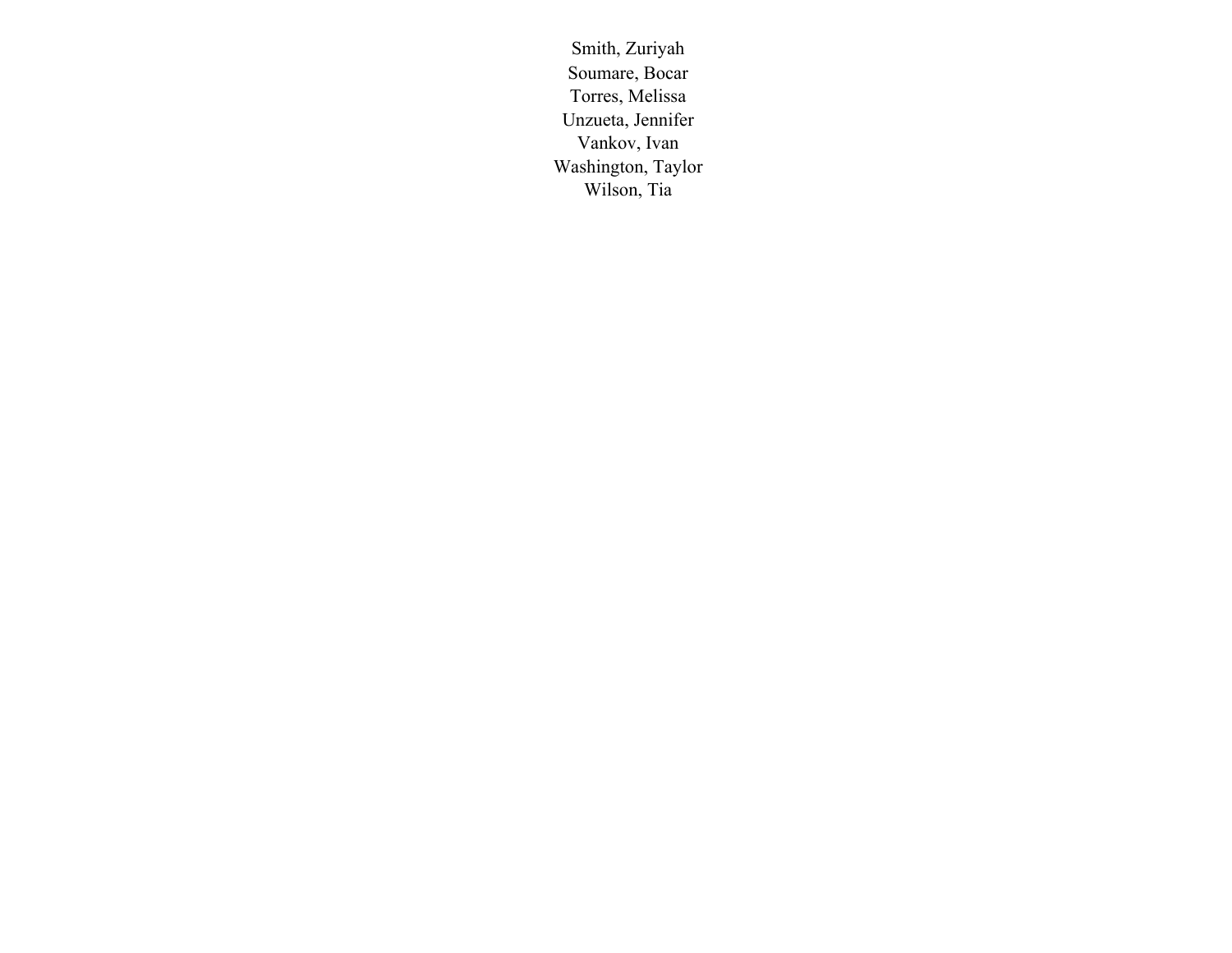# **Principal Student Advisory Council**

Kyla Lee-President Kamari Copeland-Vice President Elisa Lopez-Treasurer Laniyya Strange-Secretary Ariana Hinton-Social Media Manager Catahjari Murphy-Social Media Manager Natalia Arreguin Eric Avila Yariana Esparza Bailey Boone Divine Glover Ariel Shorter Kamya Harper Kyndal Godbold Henderson Melissa Torres Nadia Lafontant

#### **Encore**

Saniya Dawkins Alexis Loury

# **Debate**

Taylor Perteete Oluwatomi Dugbo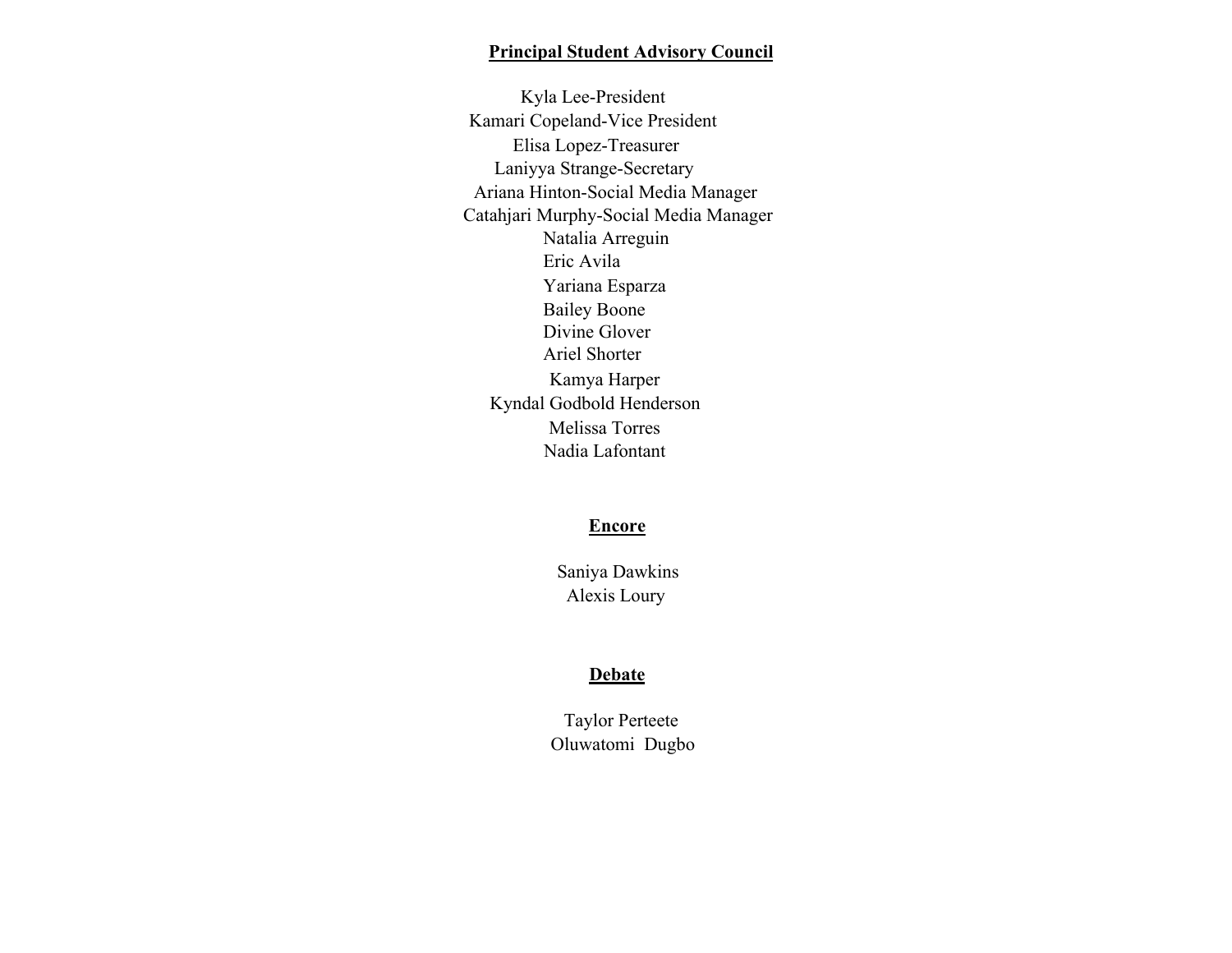#### **Gas Club Members**

Aaliyah Johnson Amanda Martin-Ethridge James Cox Janeah Scot Khari Averett Saniya Dawkins Tia Wilson

#### **French Honor Society**

Anuoluwapo Atomori Desiree Brownlow Saniya Dawkins Davia Jackson Londyn Jefferson Nia Morgan Janeah Scott Ariel Shorter Zuriyah Smith Shemaiah Thomas Tia Wilson

#### **Spanish Honor Society**

Lidia Barraza Aaliyah Johnson Alexis Huizar Briana Carrera Cristian Romero Eric Avila Jairo Aleman Jennifer Serrano Kamya Harper Melissa Torres Michael Cortez Natalia Arreguin Nicolas Gomez Ximena Gutierrez Yariana Esparza Ashley Cardenas Montserrat Marentes Dominguez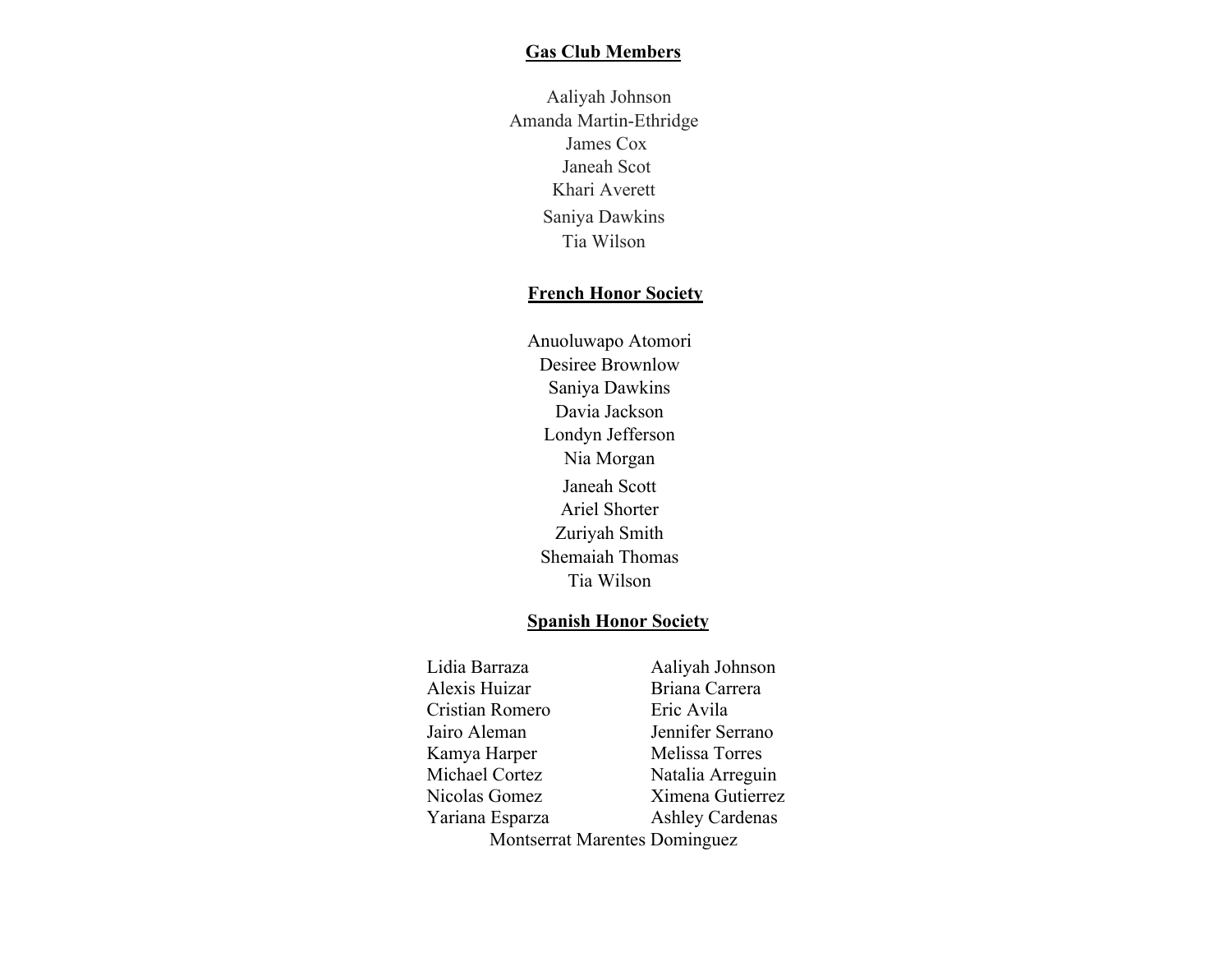# **Yearbook Staff**

Bailey Boone Kennedy Jeff Deanna Baskin Jamelah Lewis Aja Halbert Ivie Aiwuyo Taylor Perteete Corrine Mitchell Makayla Oscar Layla Ashley Danielle Brown Wasila Brimah Maya Allen Anuoluwapo Atomori Torii Collins Elisa Lopez Alexis Loury Ma'kaya Mashburn Xavier McKinney Isatou Sey Ariel Shorter Oluwatomi Dugbo

# **Student Ambassadors**

| Elisa Lopez          | Sophia Bustos         | Joi Belcher        |
|----------------------|-----------------------|--------------------|
| <b>Bocar Soumare</b> | Aaliyah Johnson       | Alexis Loury       |
| Ariah Pittman        | Ivie Aiwuyo           | Jadayia Haywood    |
| Catahjari Murphy     | Diego Bolanos         | <b>Haley Price</b> |
| Ivan Vankov          | Jennifer Serrano      | Jennifer Unzueta   |
| Kassidy Tate         | Kaylin Ivy            | Kennedy Woodfork   |
| Layla Ashley         | Lidia Barraza         | Londyn Jefferson   |
| Ma'Kaya Mashburn     | Makaya Lockhart       | Makayla Oscar      |
| Nia Morgan           | Nicolas Gomez         | Oluwatomi Dugbo    |
| Saniya Dawkins       | Shannon Walker        | Tori Simpkins      |
| Wasila Brimah        | <b>Winter Perkins</b> | Yariana Esparza    |
| Zuriyah Smith        | Anuoluwapo Atomori    |                    |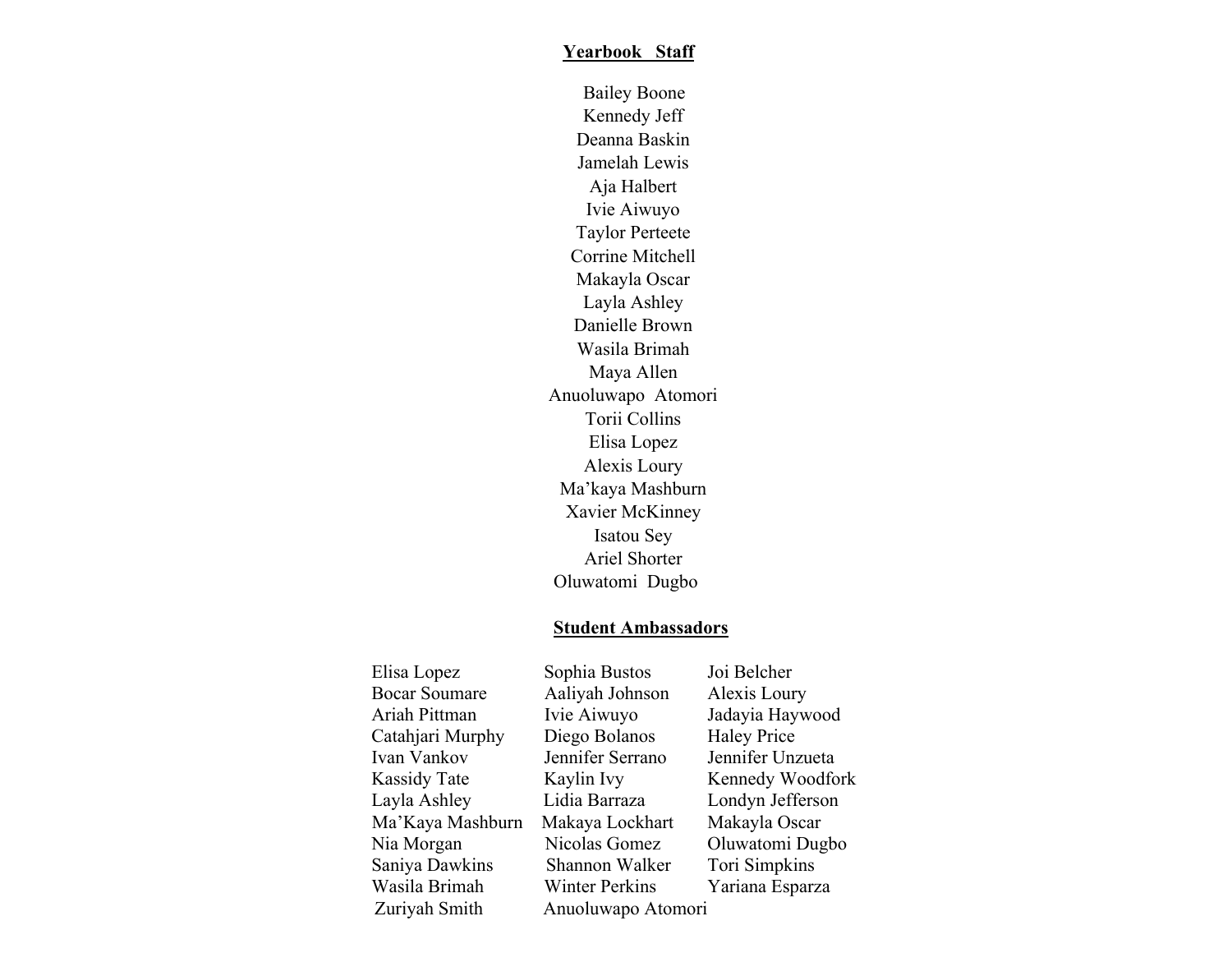# **Graduation Candidates**

| Aiwuyo, Ivie            | Dartmouth College                   |
|-------------------------|-------------------------------------|
| Aleman, Jairo           | University of Illinois at Chicago   |
| Allen, Davonn           | University of Illinois at Chicago   |
| Allen, Mariyah          | University of Iowa                  |
| Allen, Maya             | Central Michigan University         |
| Anaele, Chidiebere      | Wayne State University              |
| Andrews, Kayla          | University of Illinois at Chicago   |
| Armistead, Kyle         | Undecided                           |
| Arreguin, Natalia       | University of Miami                 |
| Ashley, Layla           | University of Mississippi           |
| Atomori, Anuoluwapo     | University of Illinois at Champaign |
| Averett, Khari          | <b>Ball State University</b>        |
| Avila, Eric             | Northern Illinois University        |
| Banks, Takhia           | Undecided                           |
| Barraza, Lidia          | University of Illinois at Chicago   |
| Baskin, Deanna          | Howard University                   |
| Belcher, Joi            | University of Arizona               |
| Bell, Joshua            | Carroll College                     |
| Bennett, Nathaniel      | Harold Washington CC                |
| Blackmond, Caleb        | University of Illinois at Chicago-  |
| Bolanos, Diego          | Harold Washington CC                |
| Boone, Bailey           | North Carolina A&T                  |
| Boulden, Anthony        | Undecided                           |
| Boyd, Jada              | Tuskegee University                 |
| Braboy-Dorsey, Divinity | <b>Bradley University</b>           |
| Brimah, Wasila          | Xavier University of Louisiana      |
| Brown, Cameren          | DePaul University                   |
| Brown, Danielle         | Union College                       |
| Brown-Price, Lareena    | Canella School of Hair Design       |
| Browner, Tatyana        | Kennedy King CC University          |
| Brownlow, Desiree       | of North Carolina- Northern         |
| Bryant, Kemarion        | <b>Illinois University</b>          |
| Burnett, Laveya         | Harold Washington CC                |
| Bustos, Sophia          | <b>UICC</b>                         |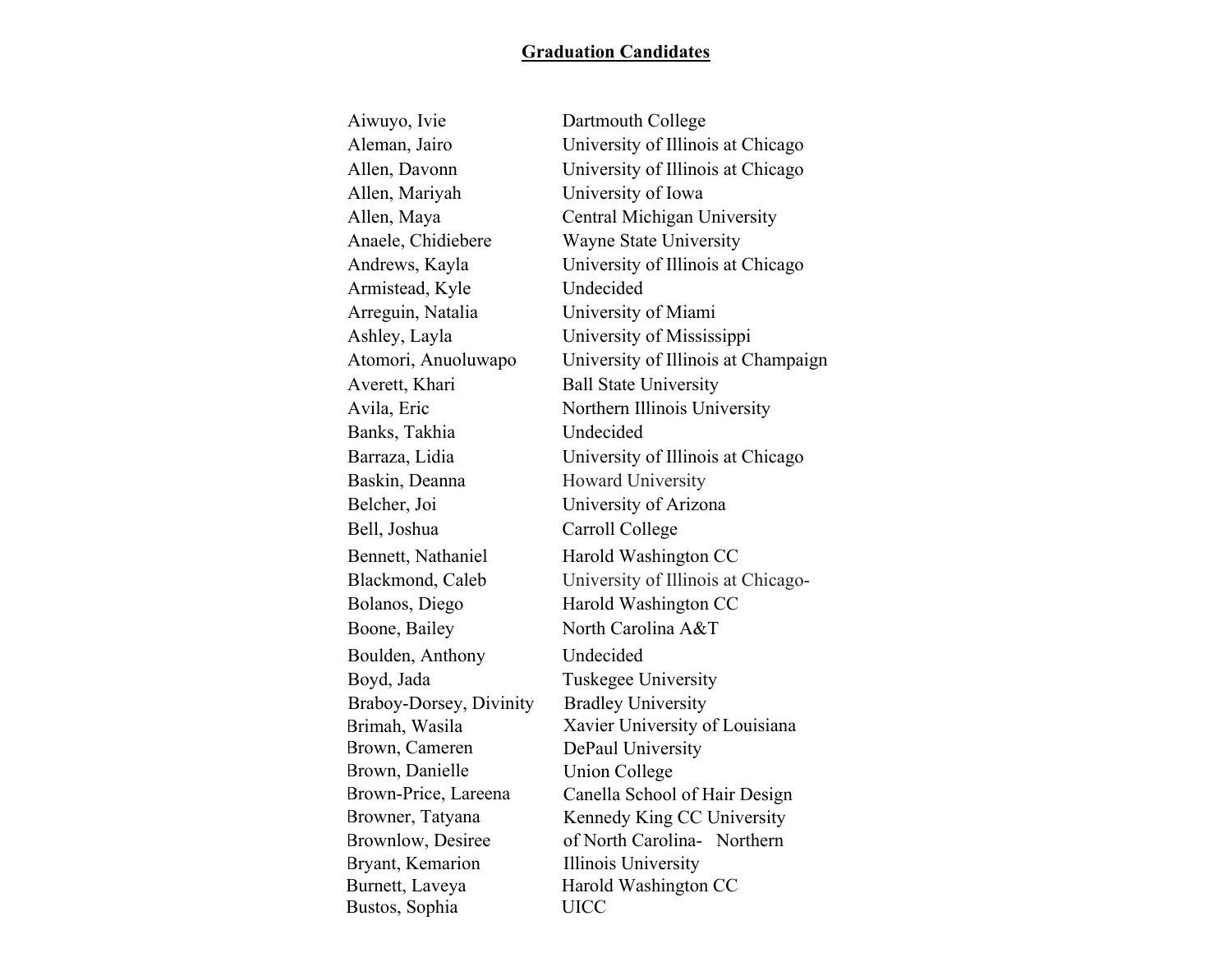| Butler, Lamia           | Illinois State University             |
|-------------------------|---------------------------------------|
| Campbell, Ashantice     | Southern Illinois University          |
| Camper, Jaylun          | Mount Mercy University                |
| Canty, A'niyah          | Columbia College Chicago              |
| Cardenas, Ashley        | Northwestern University               |
| Carrera, Briana         | Undecided                             |
| Carroll, Marilyn        | Undecided                             |
| Cartman, Yashara        | Tricoci                               |
| Ceaser, Jada            | University of Alabama                 |
| Cervantes, Fernando     | Olive-Harvey College                  |
| Childs, Michael         | Undecided                             |
| Coleman, Alyssa         | Pomona College                        |
| Collins, Jaida          | Northeastern College                  |
| Collins, Torii          | Northeastern College                  |
| Conner, Amari           | North Carolina A&T                    |
| Copeland, Kamari        | Xavier University of Louisiana        |
| Coronel, Katalina       | <b>Indiana University Northwest</b>   |
| Cortez, Michael         | University of Illinois at Chicago     |
| Cox, James              | Iowa State University                 |
| Creswell-Jones, Jeshaun | University of Illinois at Chicago     |
| Cunningham, Jamareon    | College of DuPage                     |
| Dawkins, Saniya         | University of Illinois at Champaign   |
| Deberry, Nahdea         | Xavier University of Louisiana        |
| Dugbo, Oluwatomi        | University of Illinois at Champaign   |
| Dunord, Maurice         | <b>Bradley University</b>             |
| Edwards, Amir           | Columbia College Chicago              |
| Esparza, Yariana        | University of Illinois at Chicago     |
| Esters, Shannon         | US Navy                               |
| Evans, Laila            | <b>Bradley University</b>             |
| Eweyeju, Innocentia     | Northwestern University               |
| Favela, Luis            | St. Xavier University                 |
| Ferguson, Cameron       | Olive Harvey CC                       |
| Fuller, Kayla           | Columbia College Chicago North        |
| Garner, Dasia           | Carolina A&T                          |
| Gates, Gisselle         | Undecided                             |
| Gayles, Tajh-Michelle   | Florida A&M                           |
| George, Anton           | <b>IBEW Local 134 Trainee Program</b> |
| Gibson, Seneca          | Randolph-Macon College                |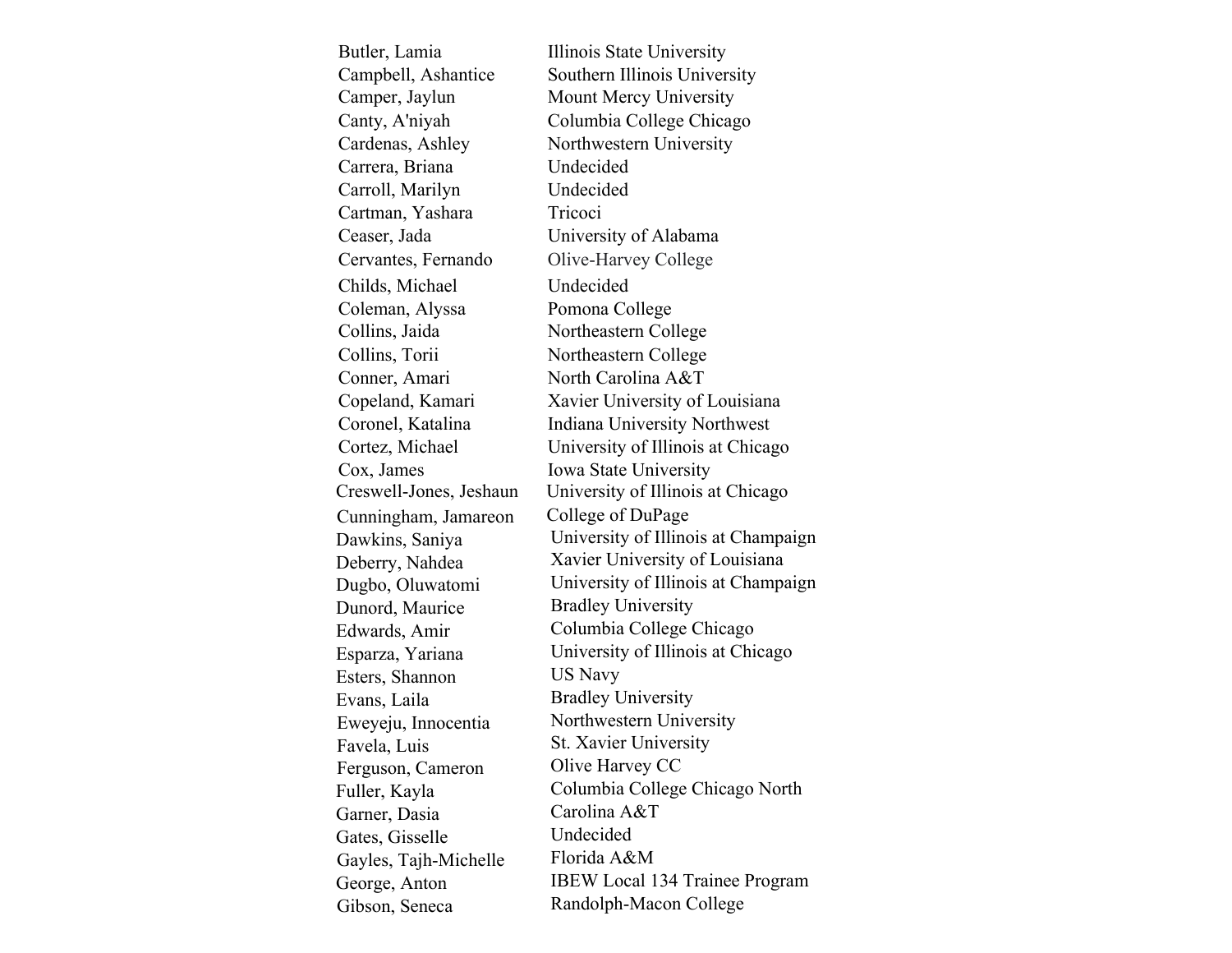| Glover, Divine                                    | University of Wisconsin-Madison     |
|---------------------------------------------------|-------------------------------------|
| Glover, Thomas                                    | Harold Washington CC                |
| Godbold-Henderson, Kyndal Northeastern University |                                     |
| Gomez, Nicolas                                    | University of Illinois at Chicago   |
| Gray, Ronald                                      | Florida A and M University          |
| Greene, Tania                                     | Jackson State University            |
| Gutierrez, Ximena                                 | University of Illinois at Chicago   |
| Halbert, Aja                                      | Vanderbilt University               |
| Hardie, Jayden                                    | Southside Occupational Academy      |
| Harmon, Kamari                                    | McKendree University                |
| Harper, Kamya                                     | Rice University                     |
| Harris, Jalen                                     | <b>Bradley University</b>           |
| Harris, Rafael                                    | Undecided                           |
| Haywood, Kevin                                    | McKendrick University               |
| Haywood-Johnson, Jadayia                          | Illinois State University           |
| Hernandez, Andres                                 | Harold Washington CC                |
| Hicks, Jaxon                                      | Undecided                           |
| Hinton, Ariana                                    | Harold Washinton CC                 |
| Hudson, Tia                                       | Undecided                           |
| Huizar, Alexis                                    | University of Illinois at Chicago   |
| Hutchinson, Ashton                                | University of North Carolina        |
| Infante Lara, Erik                                | Bowdoin College                     |
| Ivy, Kaylin                                       | Case Western Reserve University     |
| Jackson, Davia                                    | Occidental College                  |
| Jeff, Kennedy                                     | <b>Fashion Institute</b>            |
| Jefferson, Londyn                                 | University of Michigan              |
| Johnson, Aaliyah                                  | <b>Bradley University</b>           |
| Johnson, Chase                                    | Redlands University                 |
| Johnson, Nailah                                   | Dartmouth College                   |
| Johnston, Reese                                   | Undecided                           |
| Jones, Adrian                                     | Southside Occupational Academy      |
| Jones, Anayah                                     | <b>Entering Workforce</b>           |
| Jones, Danielle                                   | Xavier University of Louisiana      |
| Jones, McKenzie                                   | University of Illinois at Champaign |
| Jones, Terrance                                   | Northern Illinois University        |
| Jones, Xavier                                     | Undecided                           |
| Joseph, Jailyn                                    | Southern Illinois University        |
| Kaur, Tashleen                                    | University of Illinois at Chicago   |
| Kidd, Jalen                                       | Undecided                           |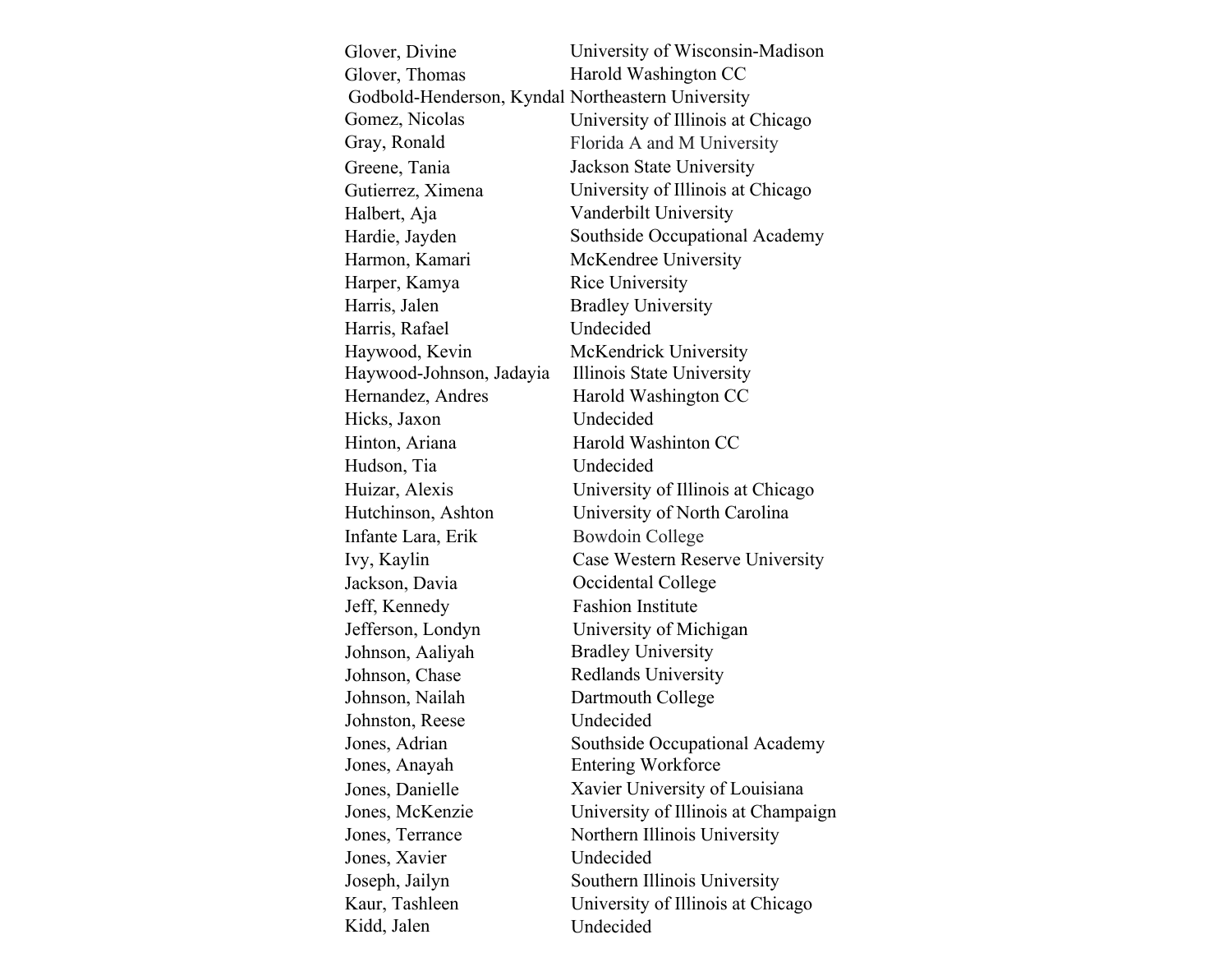| King, Joi               | Northern Illinois University        |
|-------------------------|-------------------------------------|
| Lafontant, Nadia        | North Carolina A&T                  |
| Lawrence, Anidra        | Undecided                           |
| Lee, Jazahnia           | Undecided                           |
| Lee, Kyla               | University of Michigan Ann Arbor    |
| Leflore, Laniya         | Paul Mitchell                       |
| Lewis, Chasity          | Paul Mitchell                       |
| Lewis, Jamani           | Southside Occupational Academy      |
| Lewis, Jamelah          | Loyola University New Orleans       |
| Lindsey, Madison        | Xavier University of Louisiana      |
| Little, Ryan            | Undecided                           |
| Littleton, Sean         | Western Michigan University         |
| Lockhart, Makaya        | North Carolina A&T                  |
| Lopez, Elisa            | Hamlin University                   |
| Loury, Alexis           | University of Illinois Champaign    |
| Marentes Dominguez,     | Smith College                       |
| Montserrat              |                                     |
| Martin-Ethridge, Amanda | Iowa State University               |
| Mashburn, Ma'Kaya       | Xavier University of Louisiana      |
| Mayfield, Angel         | Florida A&M University              |
| McElroy, Kyle           | Undecided                           |
| Mcgee, Aerin            | Loyola University                   |
| McIntyre-Douglas, Niya  | Illinois State University           |
| McKay, Ahnya            | North Carolina A&T                  |
| McKinney, Xavier        | Central Michigan University         |
| Mendez, Joseph          | University of Illinois at Chicago   |
| Meza, Arely             | University of Illinois at Chicago   |
| Mitchell, Corinne       | Xavier University of Louisiana      |
| Moore, Jerrick          | Undecided                           |
| Morgan, Jelani          | <b>IBEW Local 134</b>               |
| Morgan, Nia Xavier      | University of Louisiana             |
| Morris, Nyaiara         | Douglas J. Aveda                    |
| Mowatt, Kaylee          | DePaul University                   |
| Murphy, Catahjari       | Saint Xavier University             |
| Murphy, Jamayah         | Northern Illinois University        |
| Muse, Michael           | Xavier University of Louisiana      |
| Neals, Kiley            | University of Illinois at Champaign |
| Oscar, Makayla          | Rochester Institute of Technology   |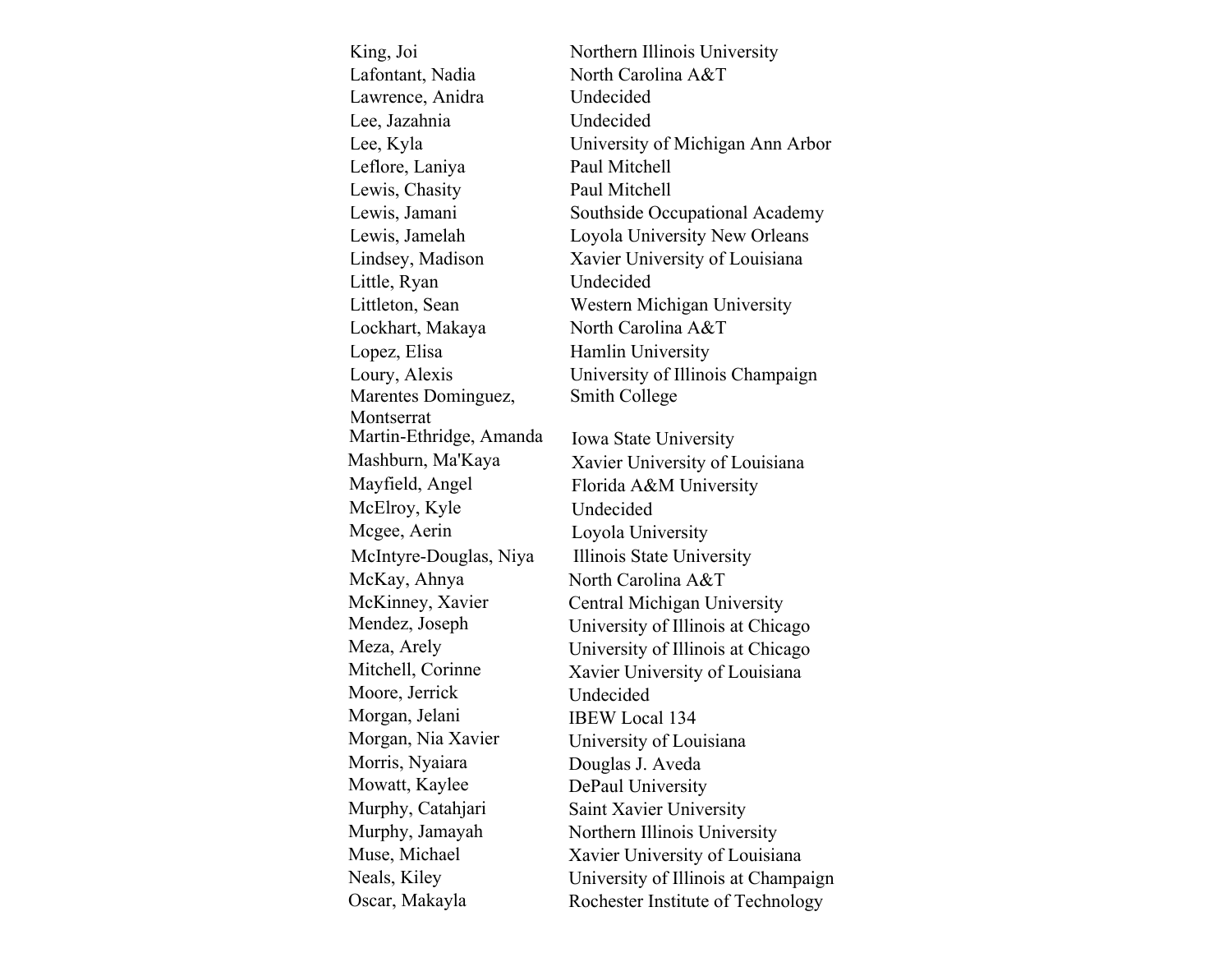Loyola University LIUNA Labor Union University of Illinois at Chicago llinois State University Ball State University llinois Institute of Technology Columbia College Chicago Barry University University of Illinois at Chicago Bradley University US Air Force Howard University Grambling State University Tricoci University of Beauty Culture Undecided Columbia College Chicago Columbia College Chicago Undecided St. Xavier University Michigan State University Owoyemi, Micheal Perez, Mauricio Perkins, Winter Perteete, Taylor Pickett, Cameron Pittman, Ariah Price, Haley Rainey, Karia Rangel, Sophia Ratcliffe, Aidan Reasnover, Tamaria Riley, Kennedy Robinson, Dynasty Robinson, Krystin Rogers, Mykale Romero, Cristian Saenz, Itzel Salinas, Alexander Schaffer, Myisha Scott, Janeah Serrano, Jennifer Sey, Isatou Shannon, Johnnyia Shavers, Steven Shelly, Maurion Shorter, Ariel Simmons, Kara Simpkins, Tori Singleton, Megan Smith, Donyae Smith, Naomi Smith, Zuriyah Soumare, Bocar Strange, Laniyya Taiwo, Olutimi Tate, Kassidy Taylor, Cydnie Thomas, Shemaiah Columbia College Chicago Washington University St. Xavier University Undecided Undecided Xavier University of Louisiana Tennessee State University University of Illinois at Champaign Malcolm X Morehouse College North Carolina A&T Occidental College University of Michigan Ann Arbor Western Illinois University Undecided North Carolina A&T Florida A&M University North Carolina A&T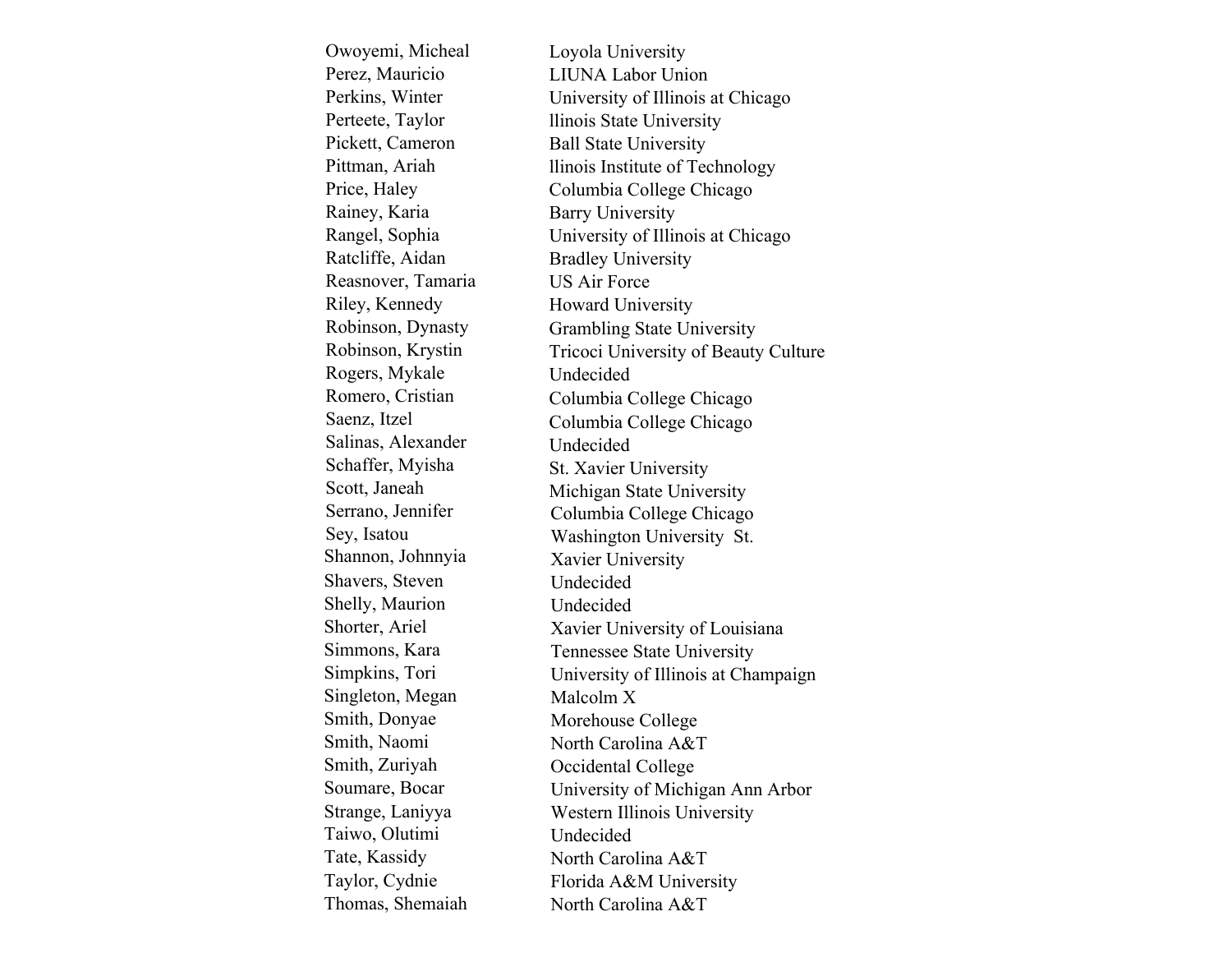| Thompson, Anyah    | Rocky Mountain College of Art        |
|--------------------|--------------------------------------|
| Thompson, Demiah   | Tennessee State University           |
| Thompson, Tamarion | Kennedy King College                 |
| Torres, Melissa    | Colorado College                     |
| Unzueta, Jennifer  | Case Western Reserve University      |
| Vaca, Valentin     | Harold Washington CC                 |
| Vankov, Ivan       | Macalester College                   |
| Villeda, Nyree     | Southside Occupational Academy       |
| Walker, Gemyah     | Xavier University of Louisiana       |
| Walker, Shannon    | South Suburban College               |
| Ware, Jamal        | Undecided                            |
| Washington, Tasia  | Governor's State University          |
| Washington, Taylor | Illinois Institute of Technology     |
| Williams, Cordell  | Marquette University                 |
| Williams, Ravon    | McKendree University                 |
| Wilson, Kyvanah    | University of Louisiana at Lafayette |
| Wilson, Tia        | University of Illinois at Chicago    |
| Woodfork, Kennedy  | <b>Texas Southern University</b>     |
| Woodward, Cory     | <b>Bradley University</b>            |
| Worrell, Qamar     | Undecided                            |
|                    |                                      |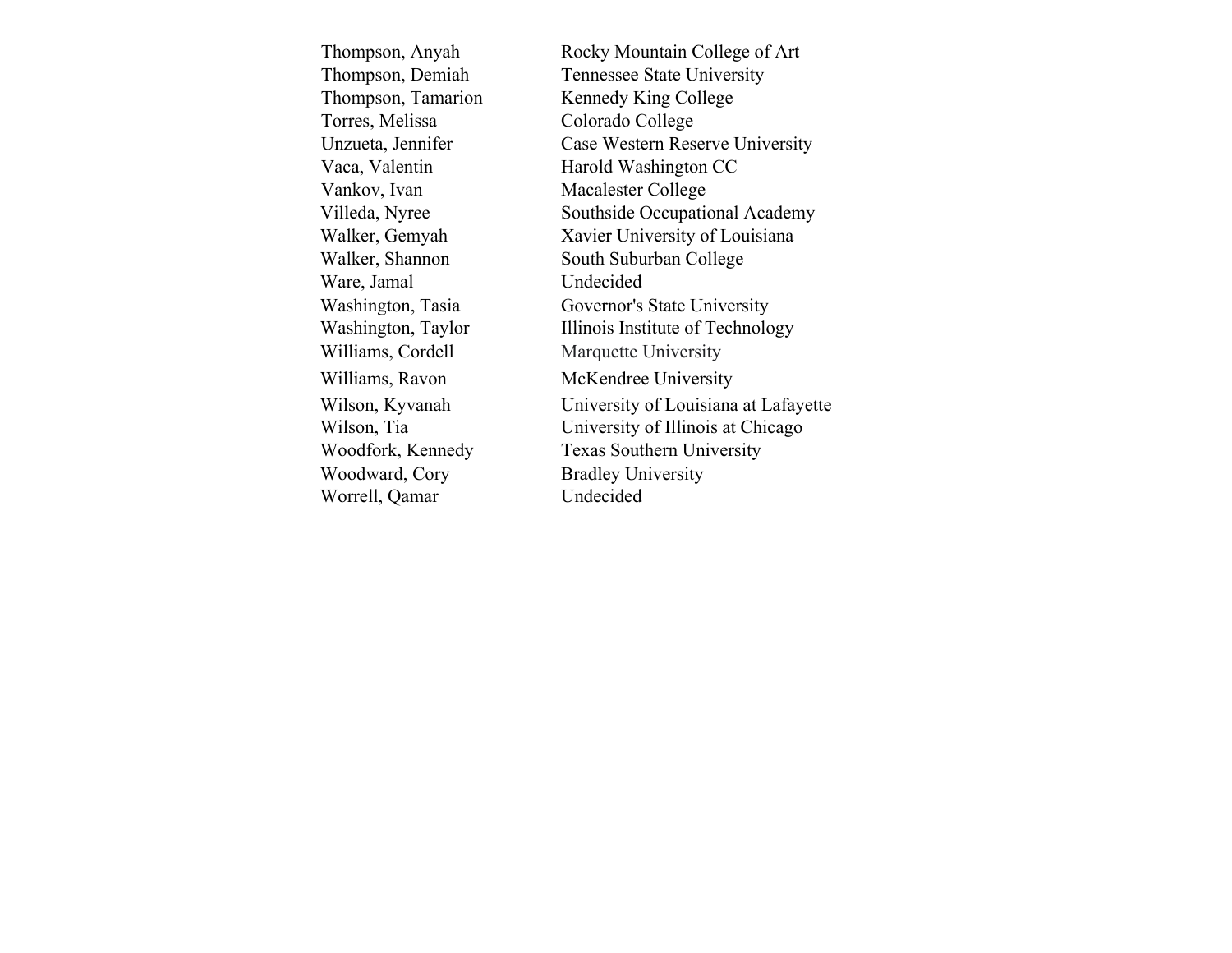# **Principal's Message**

**Congratulations to the Class of 2022! We are all so proud of your accomplishments, and we're excited to see all of the great things you will do and the amazing people you will become.**